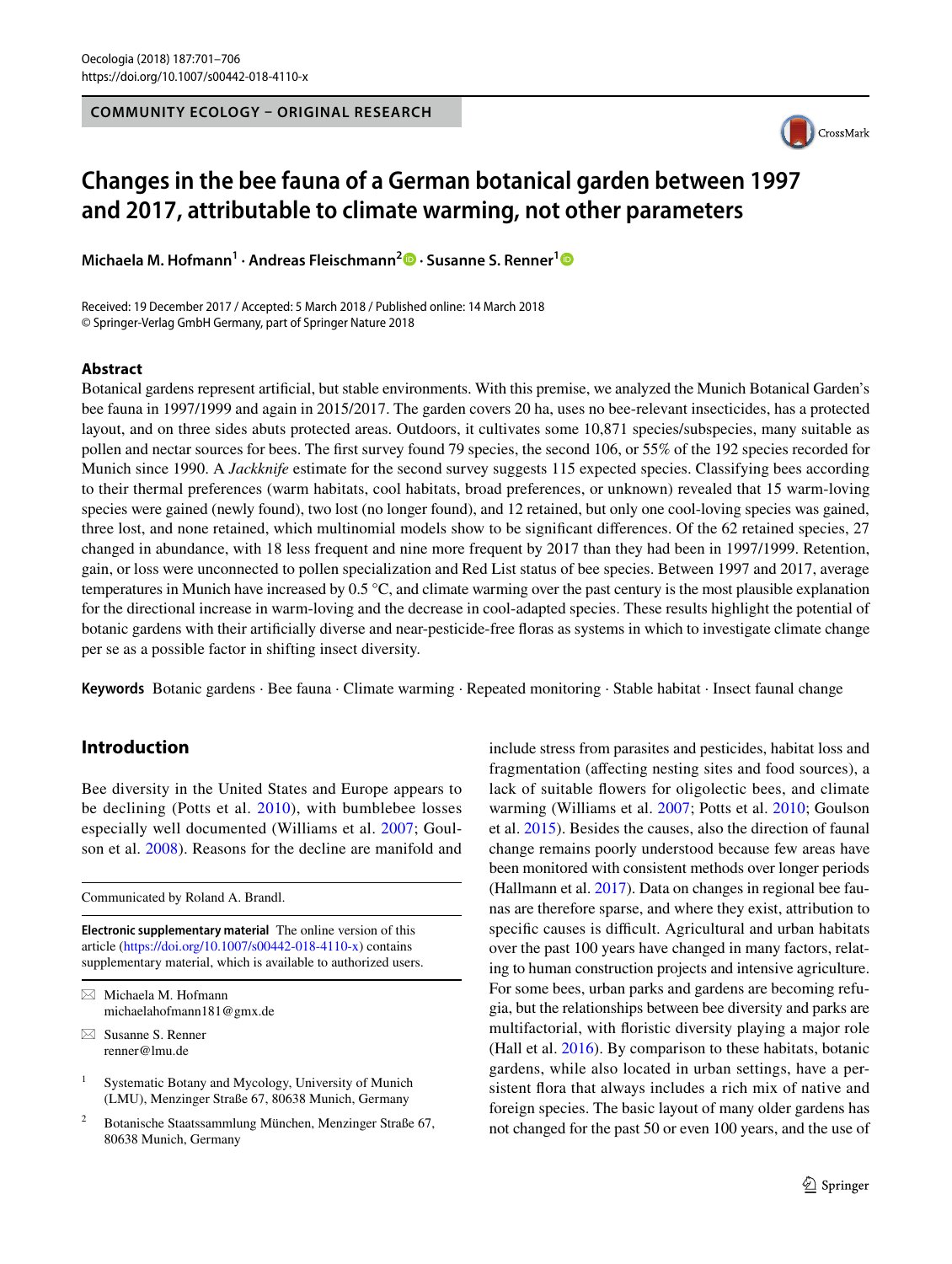insecticides in European public gardens and parks over the past 20 years has become increasingly restricted. Botanic gardens, therefore, provide a setting for not only studying plant responses to climate change (Primack and Miller-Rushing [2009;](#page-5-6) Zohner and Renner [2014\)](#page-5-7) but also systems for monitoring insect faunas in which directional changes, such an increase or decrease in warm- or cool-loving species, can plausibly be attributed to a change in climate, rather than foristic change or other causes.

Here, we use two inventories, carried out 20 years apart, of the bees of the Munich Botanic Garden to investigate the possible impact of climate warming per se on an urban bee fauna. The garden's bees were inventoried in 1997–1999 (Bembé et al. [2001](#page-5-8)) and again in 2015–2017. The garden's paths and fower bed layout are protected; its seasonally changing fower displays over the past 20 years have not changed, hardly any pesticides have ever been used, and the fora and buildings surrounding the garden have essentially not changed, since it opened in May 1914 (details in "[Meth](#page-1-0)[ods](#page-1-0)"). Average temperatures during the vegetation season in Munich have increased by 0.5 °C over the past 20 years (compare Fig. [1\)](#page-1-1), and winters have become shorter by almost 4 weeks (Zohner and Renner [2014](#page-5-7)). We, therefore, expected that bee diversity might have shifted to more warm-loving species.

# <span id="page-1-0"></span>**Methods**

## **Study area, bee monitoring and identifcation, and scoring of bee species traits**

The Munich Botanic Garden opened in May 1914 and covers about 20 ha (Renner [2014\)](#page-5-9). It is situated next to the



<span id="page-1-1"></span>**Fig. 1** Average spring (March and April) temperatures in Munich, with the slope revealing a mean temperature increase of 0.015 °C per year. Data from the weather stations Munich Botanical Garden (1879–1954), Munich-Nymphenburg (1955–1998), and Munich downtown (1999–2013) modifed from Zohner and Renner [\(2014](#page-5-7), Fig. S1)

Nymphenburg Palace Park at 48°09′45″N, 11° 30′06″E at an altitude of ca.500 m above sea level. On three of its sides, it borders on the 210-ha-large Palace Park and the orchard of a Catholic Nunnery; on its fourth side is a heavily travelled road that separates the garden from a hospital that opened at almost the same time as the garden. The garden currently cultivates 10,871 species and subspecies outdoors (data from the garden's living plant database, accessed by SSR on 1 Nov. 2017). The only pesticides used over the past 20 years are occasionally Neudorff Spruzit against molluscs and Neudorff Loxiran against ants (http://www.neudorff-handel.de, last accessed 3 Sep. 2017). Both have no known negative efects on bees. The layout of the garden and its visitor paths (Online Supporting Material Figure S1) are protected, as is the layout and all paths in the Nymphenburg Palace Park. Two large and several small nesting aids, consisting of bamboo, wood, and bricks, have long been used in the garden.

Between spring and fall 1997, 1998, and 1999, Bembé et al. [\(2001](#page-5-8)) carried out 56 biweekly monitoring walks, mostly between 9:00 and 12:00, recording bees by handnetting (with most netting effort in 1998). As customary in the 1990s, species identifcation was based on morphological features. Between spring and September 2015, 2016, and 2017, we carried out biweekly monitoring walks, resulting in 184 walks and 290 h of observation (2015: 38 walks, 59 h; 2016: 107 walks, 159 h; 2017: 72 walks, 72 h). Like Bembé et al. ([2001](#page-5-8)), we did not follow a strict route, but instead focused on patches with numerous fowering plants (throughout the garden), and on the morning hours of warm and dry days rather than overcast or humid days. Depending on bee abundance and weather, our mapping walks lasted between half an hour and 4 h.

We recorded easily recognizable bee taxa, such as Megachilidae, by photography (in situ, but also close-ups of caught individuals chilled down to 4 °C for several hours and then released after photography), focusing on mandibles, coloration, hair and facial patterns, and tergite markings. For identifcation, we used keys by Dathe ([1980](#page-5-10)), Amiet et al. ([1999](#page-5-11), [2001](#page-5-12), [2004,](#page-5-13) [2007](#page-5-14)), Amiet and Krebs ([2014](#page-5-15)), von Hagen and Aichhorn ([2014](#page-5-16)), and Falk and Lewington  $(2015)$  $(2015)$ . Bees from genera that are difficult to identify were caught with a magnifying cup, chilled down to 4 °C for microscopic examination, and, in some cases, killed by storing them in a freezer at  $-20$  °C for later DNA isolation and barcoding, relying on the primers of Schmidt et al. ([2015\)](#page-5-18) who have barcoded 546 of the 571 bee species that occur in Germany; our lab procedure is described in the Online Supporting Materials, which also list GenBank accession numbers and details on vouchers deposited in the State Zoological Collection in Munich (ZSM; collecting permit StmUV Az.62 g-U8645.8- 2014/1-2 v.10.11.2014). For the *Bombus lucorum* species complex, we used dead bees found below linden trees in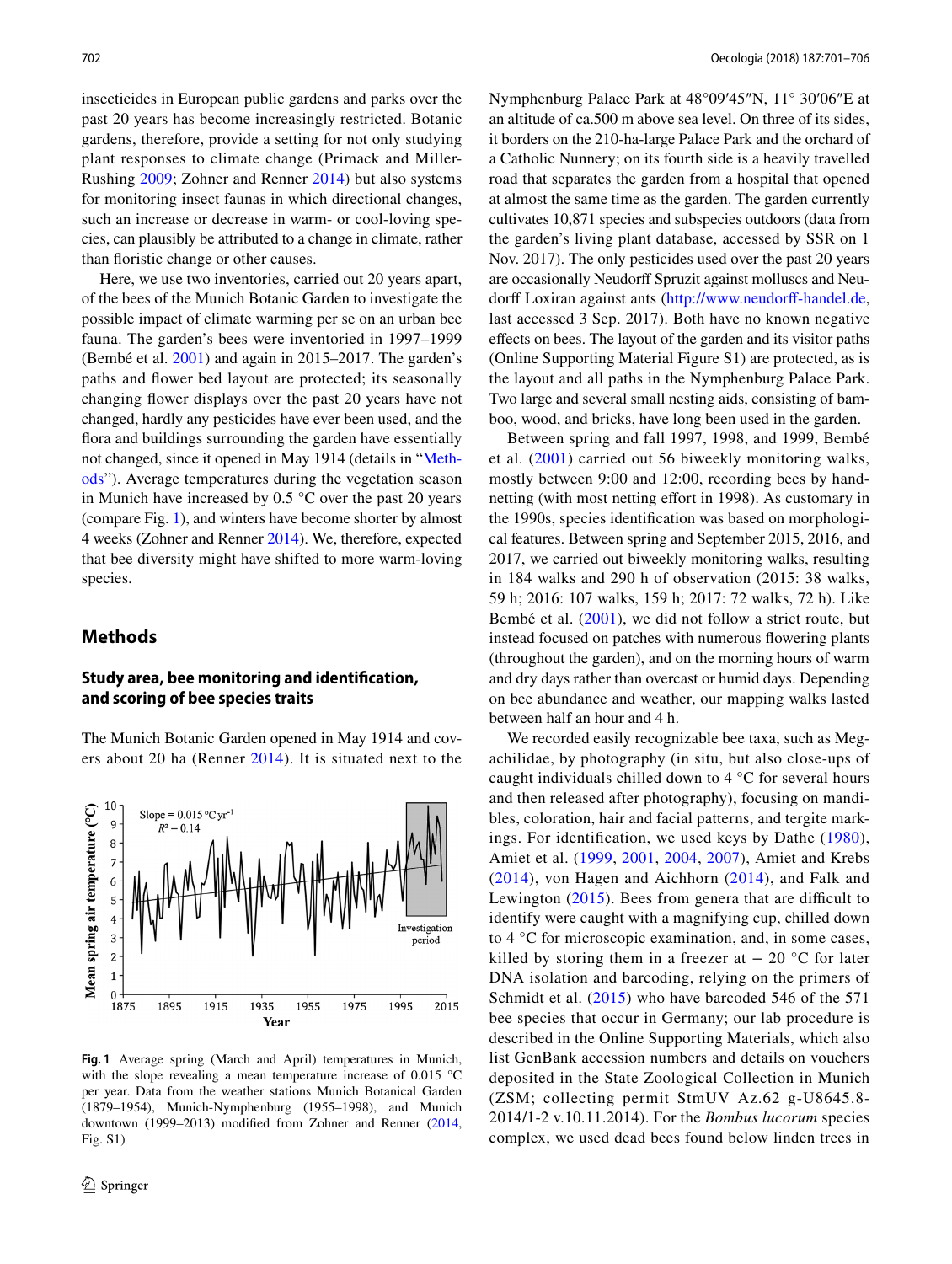large numbers in July and August (Baal et al. [1994](#page-5-19)); these partly damaged specimens were not deposited in the ZSM. Our bee taxonomy and nomenclature follow Scheuchl and Willner ([2016\)](#page-5-20).

To compare the 1997–1999 and 2015–2017 surveys, we assigned species to one of three categories, namely "lost", "retained", and "gained", with lost referring to species only found in the frst survey, retained referring to species found in both surveys, and gained referring to species found only in the recent survey. Bee temperature preferences were scored based on habitat preferences in Switzerland (Amiet et al. [1999,](#page-5-11) [2001](#page-5-12), [2004,](#page-5-13) [2007;](#page-5-14) Amiet and Krebs [2014\)](#page-5-15) and Central Europe (Westrich [1989;](#page-5-21) Scheuchl and Willner [2016](#page-5-20)). Bee pollen foraging specialization was scored based on Scheuchl and Willner ([2016](#page-5-20)), with oligolecty defned as pollen foraging restricted to closely related species and polylecty as pollen foraging on diverse (unrelated) species. Following Bembé et al. ([2001\)](#page-5-8), we scored abundance using the following categories: category 0 for species not seen; category I for species observed with fewer than 5 individuals; category II for 5–20 individuals, and category III for more than 20 individuals per year. Since the abundance estimates in the frst (1997–1999) and second survey (2015–2017) were done by diferent people, we did not model the possible importance of abundance for 'predicting' extinction (Results). Red List categories follow Westrich et al. ([2011\)](#page-5-22), with 0 meaning extinct, 1 critically endangered, 2 endangered, 3 vulnerable, NT near threatened, G threat of unknown magnitude, and an asterisk for least concern. A list of all species and their traits can be found in the Online Supporting Materials (Table S1).

Correlations between bee species gain, loss, or retention and thermal habitat niche, pollen specialization, and Red List status were analyzed using multinomial models implemented in the R-package VGAM (Yee [2010](#page-5-23)), excluding all species with unknown thermal habitat niche. Since a frst model with the independent variables "foraging preference" and "endangerment" indicated no signifcant infuence of pollen specialization or Red List status on abundance changes, we excluded these factors and calculated a second model with only "temperature preference" as independent variable. In this model, the category "retained" was used as reference category. Due to low numbers of wild bees with preferences for cooler habitat, a third model without these species was calculated to check whether the coefficients of the other thermal preferences stay stable despite high variation for the factor "cooler habitats."

To assess our sampling success, we used the *Jackknife* method of Haeseler and Ritzau ([1998\)](#page-5-24), whereby the expected number of species for an area can be calculated using the formula  $Sj = S + K \times \frac{n-1}{n}$ , with *S* being the number of recorded species, *K* being the number of singletons, and

*n* being the number of survey walks (we used the number of walks in 2016).

### <span id="page-2-0"></span>**Results**

## **Increase in warm‑loving bees over the past 20 years and correlation with species traits**

The 1997–1999 survey yielded 79 species, the more recent survey 106, in both cases including the honeybee (Table S1, Online Supporting Materials). The species number expected for the garden, using *Jackknife* estimation, is 115 (["Meth](#page-1-0)[ods](#page-1-0)") for 2015–2017, which is close to the 106 so far found. A *Jackknife* estimation based on the 1997 monitoring efforts yields 97 expected species. The 106 species belong to 23 of the c. 45 genera of bees currently accepted for Germany (Schmidt et al. [2015;](#page-5-18) Scheuchl and Willner [2016](#page-5-20)).

Whether a species is warm-habitat preferring, cool-habitat preferring, or has broad habitat preferences signifcantly afected whether it was retained, lost, or newly gained: by 2017, we found 15 warm-loving species that were not present in 1997 (i.e., species that spread into the garden). The geographic ranges and habitat preferences of these 15 species are detailed in the "[Discussion](#page-4-0)". In addition, 12 warmpreferring species were retained between the two surveys, and two lost. In comparison, three cool-preferring species were lost, one cool-loving species was gained, and none retained. For the geographic ranges and habitat preferences of the cool-adapted species, see the ["Discussion"](#page-4-0).

Of the species with broad habitat preferences, 20 were gained, 7 lost, and 47 retained (Tables [1](#page-3-0), S1; multinomial model including thermal habitat preferences, foraging specialization, and Red List status:  $p = 0.010$ ; multinomial model including only thermal habitat preferences:  $p=0.022$ ; multinomial model excluding cool-loving species:  $p=0.022$ ). The 16 species recorded in 1997 and no longer found by 2017 (Table S1, online supporting material) mostly belong to *Hylaeus* and *Lasioglossum*, and are small-bodied bees.

We then tested for a correlation between pollen specialization and species persistence, gain, or loss (Tables [1,](#page-3-0) S1). Two of 17 species lost by 2017 were oligolectic, 12 were polylectic, and three were cuckoo bees. Of the species gained by 2017, 10 are oligolectic, 23 polylectic, and 11 kleptoparasitic. This does not argue for pollen specialization having contributed to bee species loss. Two oligolectic species decreased in abundance, two others increased, and 11 did not change in abundance (see Table [1\)](#page-3-0). Of the 62 retained species, 27 changed in abundance, with 18 less frequent and nine more frequent by 2017 than they had been in 1997. Finally, of the species no longer found by 2017, 14 had the Red List status "least concern", two were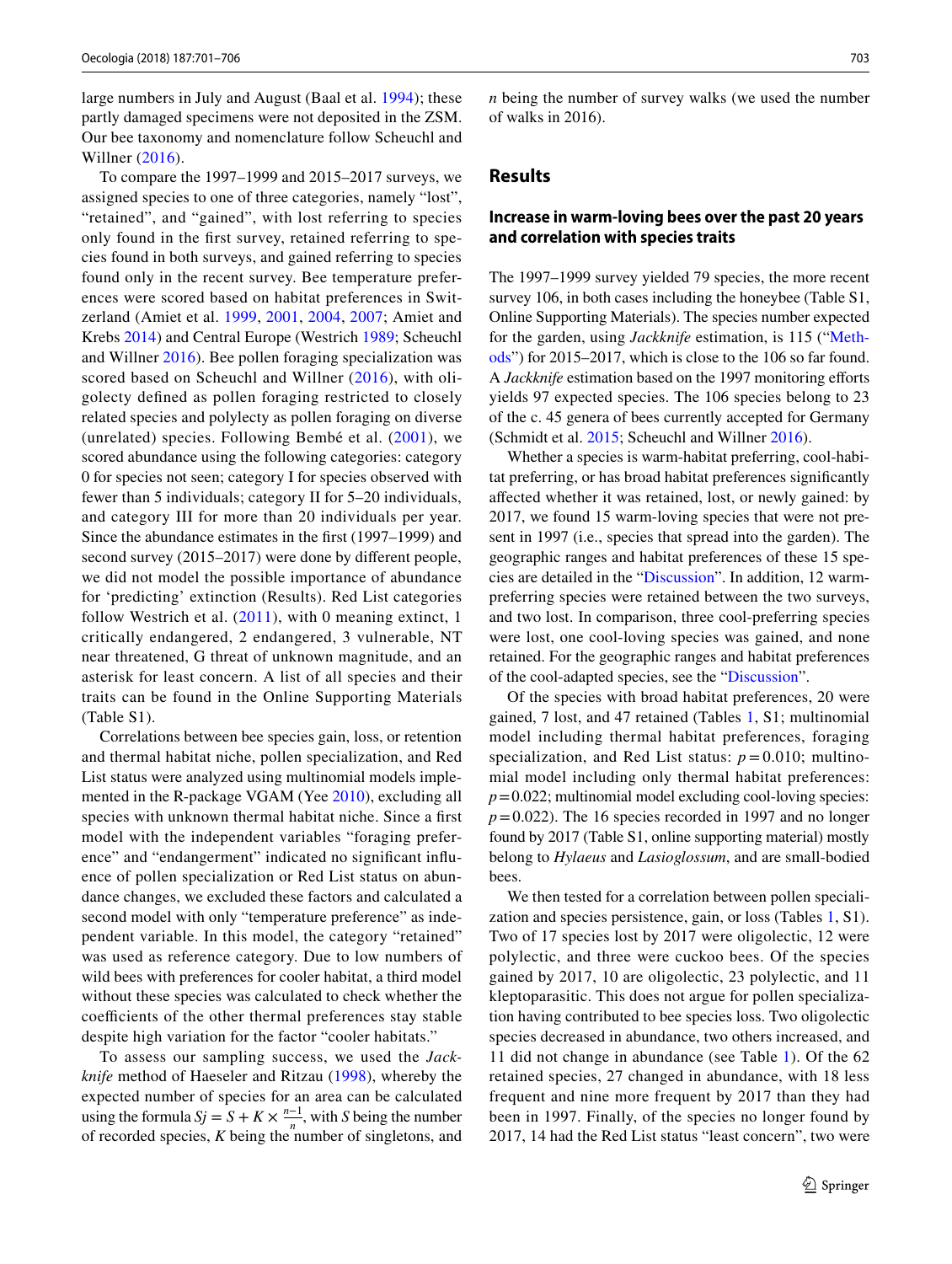<span id="page-3-0"></span>**Table 1** Foraging specialization, thermal habitat preferences, Red List status, and abundance categories of bee species lost, retained, or gained in faunistic surveys of the Munich Botanical Garden in 1997/1999 and 2015/2017

l,

|                                      |                                 | Lost $(n=17)$    |                             | Retained $(n=62)$ |                  | Gained $(n=44)$      |
|--------------------------------------|---------------------------------|------------------|-----------------------------|-------------------|------------------|----------------------|
| Foraging specialization              |                                 |                  |                             |                   |                  |                      |
| Oligolectic                          |                                 | $\overline{c}$   |                             | 15                |                  | 10                   |
| Polylectic                           |                                 | 12               |                             | 37                |                  | 23                   |
| Parasitic                            |                                 | 3                |                             | 10                |                  | 11                   |
| Thermal preferences                  |                                 |                  |                             |                   |                  |                      |
| Broad range                          |                                 | 7                |                             | 47                |                  | 20                   |
| Cooler habitats                      |                                 | 3                |                             | $\boldsymbol{0}$  |                  | 1                    |
| Thermophilic                         |                                 | 2                |                             | 12                |                  | 15                   |
| Unknown                              |                                 | 5                |                             | 3                 |                  | 8                    |
| Red List status                      |                                 |                  |                             |                   |                  |                      |
| Least concern $(*)$                  |                                 | 13               |                             | 52                |                  | 33                   |
| Threat of unknown magnitude (G)      |                                 | $\boldsymbol{0}$ |                             | 1                 |                  | 1                    |
| Near threatened (NT)                 |                                 | $\overline{c}$   |                             | 4                 |                  | 3                    |
| Vulnerable (3)                       |                                 | $\overline{0}$   |                             | 4                 |                  | 5                    |
| Endangered (2)                       |                                 | $\mathbf{1}$     |                             | 1                 |                  | $\mathbf{1}$         |
| N/A                                  |                                 | $\mathbf{1}$     |                             | $\boldsymbol{0}$  |                  | $\mathbf{1}$         |
| Abundance categories                 |                                 |                  |                             |                   |                  |                      |
| $I$ (<5 individuals)                 |                                 | 9                |                             |                   |                  | 29                   |
| II (5-20 individuals)                |                                 | 6                |                             |                   |                  | 12                   |
| III $(>20$ individuals)              |                                 | 2                |                             |                   |                  | 3                    |
| Increase in abundance                |                                 |                  |                             | 9                 |                  |                      |
| Equal abundance                      |                                 |                  |                             | 35                |                  |                      |
| Decrease in abundance                |                                 |                  |                             | 18                |                  |                      |
|                                      | Increasing abundance<br>$(n=9)$ |                  | Equal abundance<br>$(n=35)$ |                   | $(n=18)$         | Decreasing abundance |
| Foraging preferences                 |                                 |                  |                             |                   |                  |                      |
| Oligolectic                          | 2                               |                  | 11                          |                   | $\sqrt{2}$       |                      |
| Polylectic                           | 7                               |                  | 21                          |                   | $\mathbf{9}$     |                      |
| Parasitic                            | 0                               |                  | 3                           |                   | 7                |                      |
| Thermal preferences                  |                                 |                  |                             |                   |                  |                      |
| Broad range                          | 6                               |                  | 25                          |                   | 16               |                      |
| Thermophilic                         | 3                               |                  | 7                           |                   | $\overline{c}$   |                      |
| Unknown                              | 0                               |                  | 3                           |                   | $\boldsymbol{0}$ |                      |
| Red List status                      |                                 |                  |                             |                   |                  |                      |
| Least concern (*)                    | 8                               |                  | 28                          |                   | 16               |                      |
| Threat of unknown<br>magnitude $(G)$ | $\mathbf{1}$                    |                  | $\boldsymbol{0}$            |                   | $\mathbf{0}$     |                      |
| Near threatened (NT)                 | 0                               |                  | 2                           |                   | $\overline{c}$   |                      |
| Vulnerable (3)                       | 0                               |                  | $\overline{4}$              |                   | $\boldsymbol{0}$ |                      |
| Endangered (2)                       | $\boldsymbol{0}$                |                  | $\mathbf{1}$                |                   | $\boldsymbol{0}$ |                      |

"near threatened", and one was "endangered" (this species was already found only once in 1997–1999). Most of the species gained are categorized as "least concern" (*n*=33), but, additionally, the garden gained three species that are "near threatened", five that are "vulnerable", and one that with the Red List status "endangered".

The 23 genera of bees recorded from the garden are distributed throughout the phylogeny of bees known from Germany that is shown in Appendix S6 of Schmidt et al. ([2015](#page-5-18)), which includes 514 species from 45 genera. We refrained from testing for phylogenetic signal in the retention, gain, or loss of species from the Munich Botanical Garden over the past 20 years. Such a signal may well be present in a larger region, for example, southern Germany or the Alps, but is unlikely in a 21-ha garden, studied over 20 years.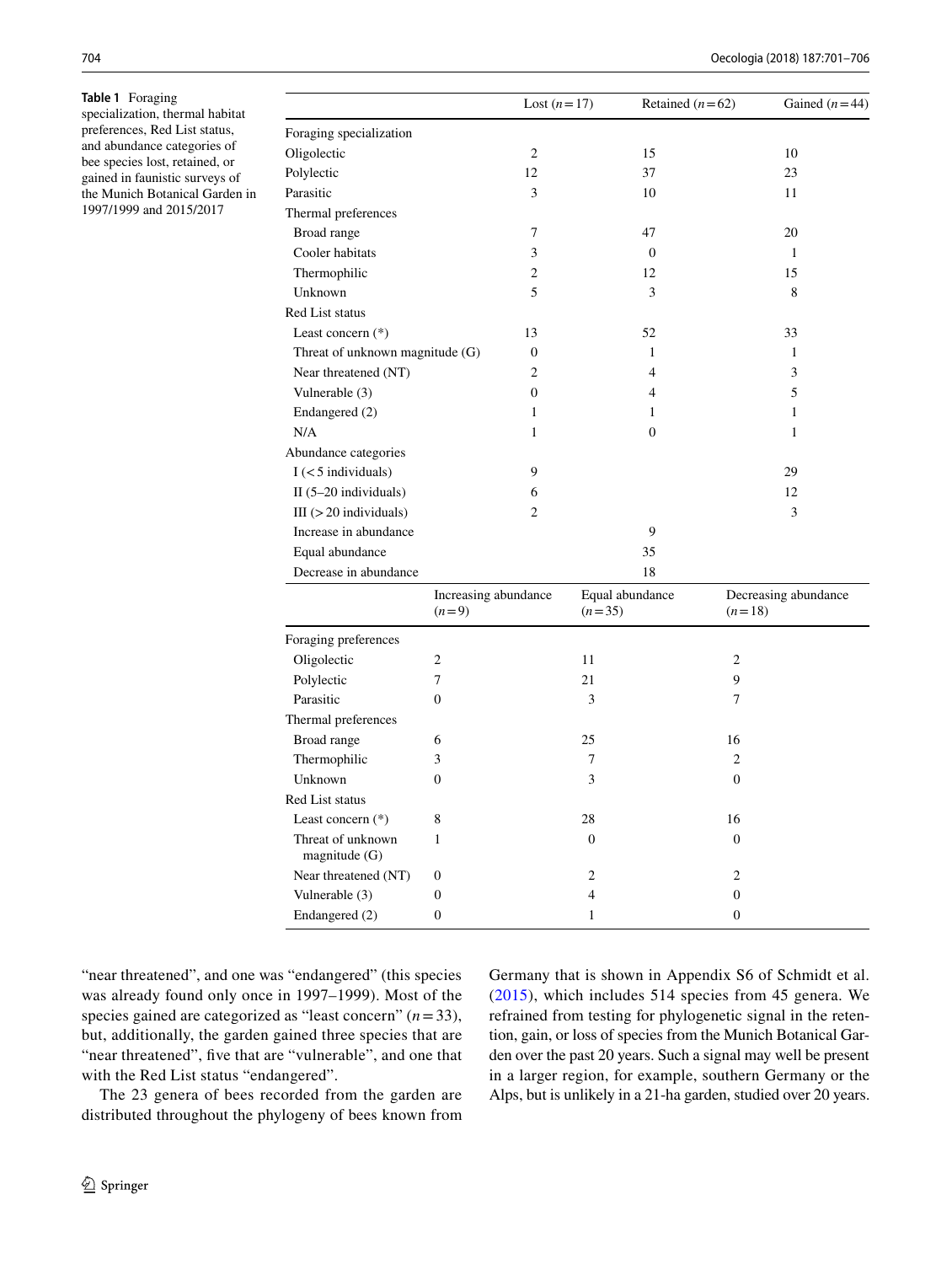#### <span id="page-4-0"></span>**Discussion**

Of 515 species of bees known from Bavaria (Scheuchl and Schwenninger [2015\)](#page-5-25), 192 have been recorded for Munich since 1990 (Bräu and Nützel [2010\)](#page-5-26), so that the garden's 106 species represent some 55% of the city's species. Similarsized gardens in Southern Germany and Switzerland have between 70 and 150 recorded species (Zurbuchen and Müller [2012](#page-5-27)).

The 15 warm-loving species first recorded by 2017 include (1) *Xylocopa violacea,* which has its main distribution in southern Europe. It has been documented north of the Alps in the Danube valley and other warm regions since 1850 (Hage [2005](#page-5-28); Schmalz [2005](#page-5-29); Bußler [2007](#page-5-30)), perhaps arriving with imported wood from the south or foehn winds from the Inn Valley (Knoerzer [1941](#page-5-31)). From the Munich area, including the botanic garden, *X. violacea* was recorded by 1980 (Burmeister in Bembé et al. [2001\)](#page-5-8), but since 2000, it is becoming more frequent in Bavaria and other states, as far north as Hesse (Schmalz [2005](#page-5-29); Bußler, [2007\)](#page-5-30). (2) *Osmia cornuta* is a Mediterranean species that nests in sun-exposed loess and clay walls (Scheuchl and Willner [2016](#page-5-20)); in the Munich Botanic Garden, sun-exposed wooden nesting aids are intensely populated by *O. cornuta* (>100 individuals). (3) *Eucera nigrescens* is a bee of Southern and Central Europe where it occurs mostly at elevations<500 m (Westrich [1989;](#page-5-21) Falk and Lewington [2015](#page-5-17); Scheuchl and Willner [2016](#page-5-20)). (4) The western Palearctic species *Anthophora bimaculata* may be a new record for the Munich area [\(http://www.buw-bayern.de/show.php?artid](http://www.buw-bayern.de/show.php%3fartid%3d601)  $=601$ , last accessed: 3 Sep. 2017); it occurs in dry, warm locations with sand or clay, where it can dig nests. (5) *Anthidiellum strigatum* is restricted to sunny, warm forest edges (Scheuchl and Willner [2016\)](#page-5-20). (6 and 7) *Halictus scabiosae* and *H. subauratus* both are distinctly thermophilic (Westrich [1989](#page-5-21); Scheuchl and Willner [2016](#page-5-20)), and the former has rapidly expanded its range since 2000, most likely linked to climate warming (Frommer and Flügel [2005;](#page-5-32) Hopfenmüller [2014\)](#page-5-33). (8) Another new arrival since 1997–1999, *Hoplitis adunca*, is strictly oligolectic on a thermophilic plant (*Echium vulgare*) that has become more abundant as winters have become shorter and temperatures warmer.

The three cool-habitat-adapted species no longer found are (1) *Andrena intermedia*, which has its main area of distribution in mountain regions and occurs north to the polar circle and south to Turkey and the Peloponnese (Scheuchl and Willner [2016](#page-5-20)); (2) *Megachile ligniseca,* which, in Southern Germany, occurs in cool habitats in forests up to the subalpine area (Westrich [1989;](#page-5-21) Scheuchl and Willner [2016\)](#page-5-20); and (3) *M. nigriventris*, which is distributed in Northern Europe and the Alps, usually>500 m a.s.l. (Dorn and Weber

[1988](#page-5-34); Westrich [1989](#page-5-21)). All three of these were already rare in 1997/1999 (Table S1), however, and over its 100 years of existence, the botanical garden may never have harbored many cool-habitat-adapted species.

What best explains the disappearance of three cool-loving species and the arrival of 15 thermophilic species over the past 20 years? Since the man-made fora of the botanical garden and the protected fora of its surroundings (namely, the 210 ha-large Nymphenburg Palace Park, the orchard of a Catholic nunnery, and a street and hospital) have not changed over the past 20 years, the loss of habitat and food plants for oligolectic bees seems an unlikely explanation for bee species disappearance, and this agrees with the absences of a statistical correlation between pollen specialization and retention or loss from the garden over the 20 years between the two surveys. We also found no signifcant diference in Red List status between the categories gained, lost, and retained ("[Results"](#page-2-0)).

Thus, over the past 20 years, plant diversity and availability of nesting sites in the garden and its adjacent areas have remained essentially identical, and the distinct increase in warm-loving species that we detected is, therefore, most likely due to climate warming (Fig. [1](#page-1-1)), with the novelty of our study being that we have used an artifcial, but stable 'ecosystem' to link insect fauna changes to climate warming per se. No other environmental parameter in the Munich botanical garden matches the directional increase in warmloving species documented in our study. This study thus highlights the potential of botanic gardens as systems in which to investigate the effects of climate on insect faunas, controlling for insecticides, habitat fragmentation, and other human-impact factors. Our fndings also underscore the importance of urban gardens as bee habitat (Hernandez et al. [2009](#page-5-35); Hall et al. [2016\)](#page-5-5).

**Author contribution statement** MH, AF, and SSR designed the experiment, and MH and AF performed the feldwork. MH and SSR analyzed the data, and all authors contributed to the manuscript.

**Acknowledgements** We thank B. Bembé, Munich, for information on his monitoring in the 1990s; J. Schuberth, S. Schmidt, and C. Zohner, Munich, and P. Westrich, Kusterdingen, for advice; H. Schäfer, Technical University of Munich, for unpublished primer sequences and advice; M. Silber and J. Babczinsky for help in the lab and with bee preparation; L. Alzinger, R. Thiessen-Bock, and C. Glassl for help with monitoring in 2016; M. Bräu and K. Mandery for information on bee ranges; H. Küchenhoff, and M. Bort from the LMU StaBLab for statistical advice; and the Editor-in-Chief, R. Brandl, and an anonymous reviewer for suggestions that helped improve the manuscript.